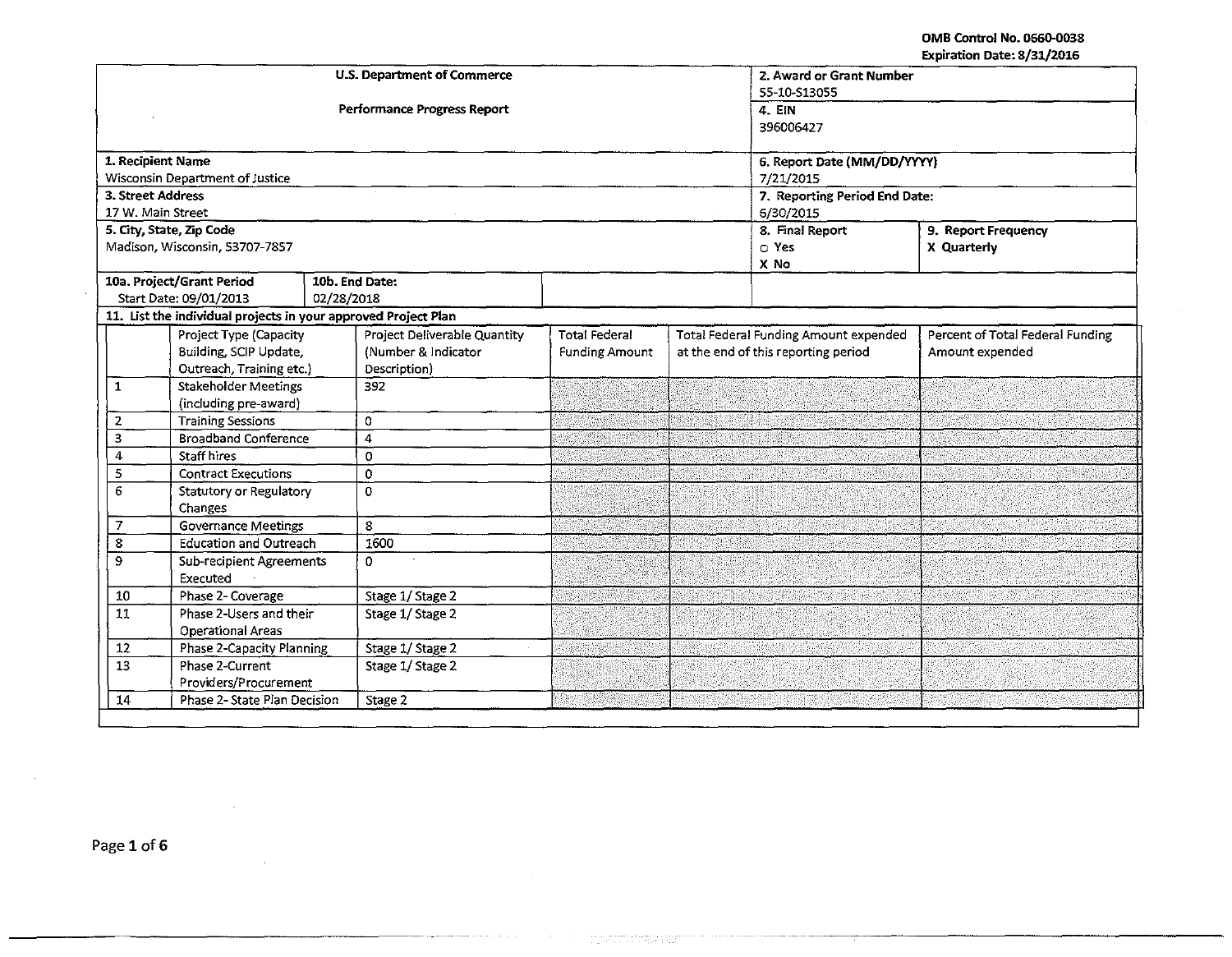11a. Describe your progress meeting each major activity/milestone approved in the Baseline Report for this project; any challenges or obstacles encountered and mitigation strategies you have employed; planned major activities for the next quarter; and any additional project milestones or information.

Stakeholder meetings: 392 public safety personnel were reached throughout the State with regional meetings in this reporting period. The RIC's also facilitated eight separate meetings that were used for outreach and education for the FirstNet project. The RIC's have done very well at researching new FirstNet information and educating their stakeholders about the timelines that FirstNet has put forward for the RFP and network deployment.

Broadband Conference: The Wisconsin Department of Justice staff attended three conferences in this reporting period. The conferences attended were the April SPOC meeting in Reston, the Minnesota lnteroperability Conference, and the PSCR Conference in San Diego.

## Staff hires: None during this period

Governance Meetings: During this reporting period, eight governance meetings were held throughout the State which are also used for education and outreach on the Nationwide Public Safety Broadband Network. They were the West Central Region SCIP Implementation Council, two Northeast SCIP Implementation Council, East Central Regional SCIP Implementation Council, North West Region SCIP Implementation Council, South West Regional SCIP Implementation Council, and two lnteroperability Council meetings.

The Interoperability Council (IC) has followed the recommendations that came out of Wisconsin's SCIP Workshop that was held in early 2014 and has streamlined Wisconsin's governance structure. The new WI SC!P Plan was adopted in early 2015 and established four subcommittees to address the need for interoperable communications now and in the future. The four new subcommittees established under the IC are the WISCOM Subcommittee, the LMR Subcommittee, the 911 Subcommittee, and the NPSBN Subcommittee. On April 23<sup>rd</sup>, the IC voted to approve the by-laws for the subcommittees and tasked the DOJ staff to begin outreach to fill the membership for the four subcommittees. At the June 25<sup>th</sup> IC meeting, DOJ staff presented to the IC recommendations for membership that were solicited according to the subcommittee by-laws to fill the four subcommittees. Although all membership slots were not filled at that meeting, the IC approved the appointment of these stakeholders and the DOJ staff will continue to reach out for further membership recommendations from stakeholders throughout the State.

### Other Activities:

DOJ staff participated in the Wisconsin Attorney General's Conference and had a booth for the purpose of outreach and education. We have found that participating in these conferences and being available for questions and concerns has really raised awareness for the FirstNet initiative. Usually administrator-level staff is in attendance and it gives us an opportunity to speak directly to their concerns and accurately express the State's activities and how we are approaching the outreach in our State.

On June 18<sup>th</sup>, Wisconsin held the FirstNet Initial State Consultation in Madison that brought together 65 stakeholders from throughout the State with very diverse needs, concerns, questions, and approaches from their agencies. The day highlighted the public safety need for a dedicated network that will address the current shortcomings ofthe local commercial networks. The DOJ invited three individuals to present varied use cases on how their agency or regions are using data today, applications used currently, what is working well today, what are some needs that commercial networks cannot provide, and how do they think FirstNet might assist in their areas. The use cases touched on a planned event/venue, a law enforcement unplanned incident, and a regional IT Analyst's everyday applications and data use for his agencies. The diverse and lively discussion that these use cases spawned helped identify and made aware many problems with the current commercial networks that are being used by public safety today. Overall, the feedback from attendees about the event and the discussions that took place were very positive and DOJ staff continues to address follow up questions and comments from stakeholders.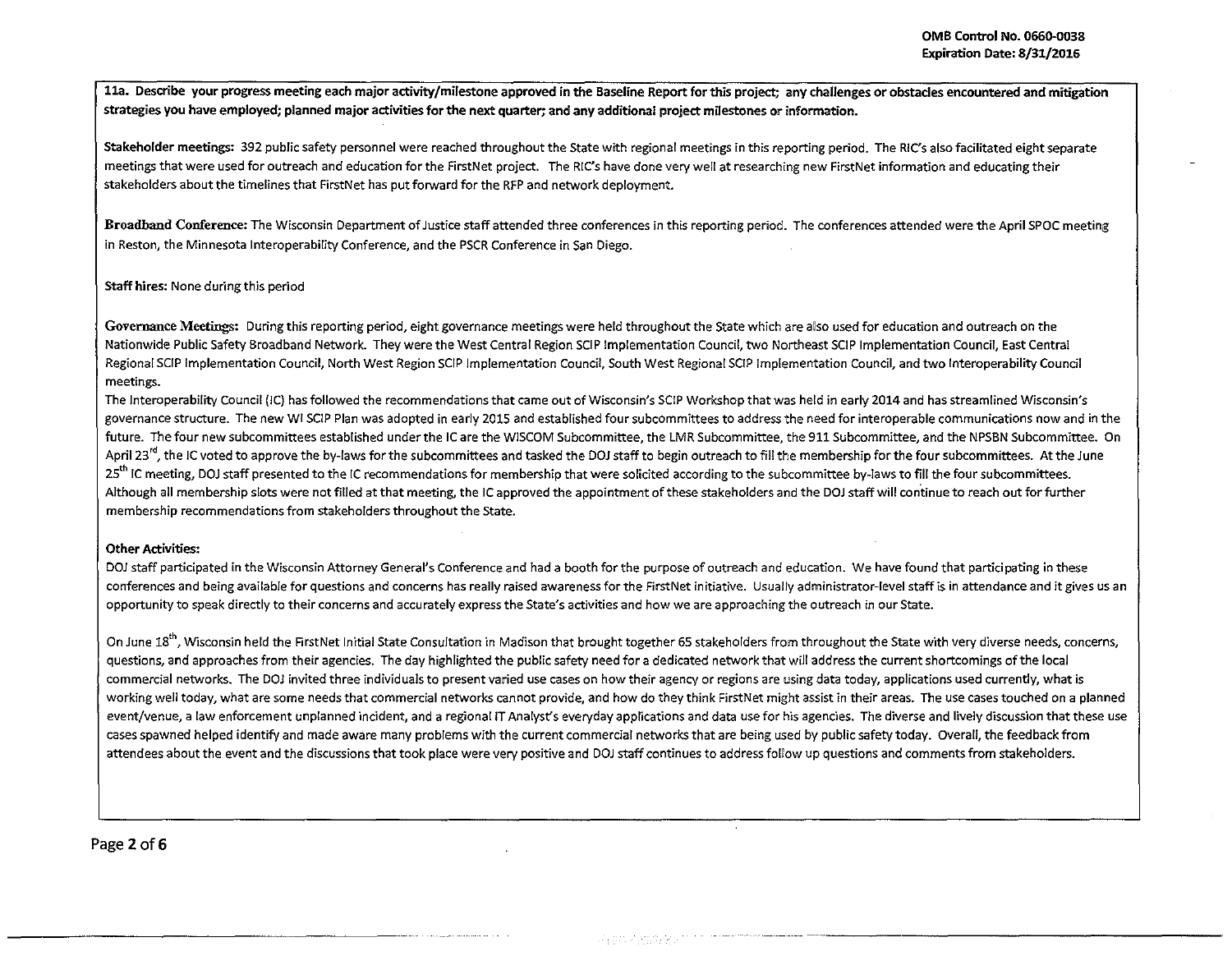Additional activities included:

- FirstNet Quarterly Webinar for SPOCs 4-2-15
- 2 Monthly FEMA Region V States PSBN Conference Calls
- 3 Regional SCIP Coordinator Teleconferences
- FirstNet Public Safety Stakeholder Webinar- Recap of the April 24 Special Board Meeting
- WI Wireless Association Panel Discussion
- FirstNet/WI-INITIAL PLANNING Call for Initial Consultation 5-7-15
- FirstNet/DOJ meeting with Division Administrators and Governor's staff
- FirstNet Industry Day Webinar
- WI SLIGP Quarterly Call
- WI FirstNet Logistics Meeting 5-15-15
- FirstNet Region 5 Monthly Update for SPOCS/SWICS
- WI FirstNet Logistics Meeting 5-22-15
- WI FirstNet Logistics Meeting 5-29-15
- FirstNet Region V Conference call
- WI FirstNet Logistics Meeting 6-5-15
- WI FirstNet Logistics Meeting 6-12-15
- DOJ/FirstNet/Oneida Tribe Chief of Police meeting and discussion
- FirstNet Initial State Consultation 6-18-15
- FirstNet Data Collection for Tribes Webinar

11b. If the project team anticipates requesting any changes to the approved Baseline Report in the next quarter, describe those below. Note that any substantive changes to the Baseline Report must be approved by the Department of Commerce before implementation.

The DOJ submitted a Grant Modification which was approved to begin Phase 2 activities. DOJ staff has subsequently submitted the Phase 2 budget revisions to align with the new performance period that will end 2/28/2018. We are currently waiting on final approval for this revision.

### llc. Provide any other information that would be useful to NTIA as it assesses this project's progress.

With the approval of our grant modification, Wisconsin has begun Phase 2 data collection activities. The DOJ staff and our Regional Coordinators are initially approaching data collection on two fronts. First we are utilizing the MOST provided by OEC to capture usage data, operational areas, capacity planning, and current provider/procurement models for our public safety stakeholders. The RICs are distributing this survey throughout their regions and are consistently doing follow up to encourage participation from the locals. We are also encouraging our Chiefs of Police Association, Badger State Sheriff's Association, Fire Chief's Association, EMS Association, Tribal Associations, etc. to reach out to their membership to encourage participation also. At the time of this report, we have over 360 responses to the MDST from a variety of public safety agencies and tribes. Second, DOJ staff and the RICs are in the initial planning phase and discussions on how we want to approach the preliminary Wisconsin FirstNet Coverage maps of our State. Our Northeast Region RIC is a GIS specialist and is working on a best approach to collect, document, disseminate, and ultimately map our collected data to compliment or augment the coverage maps provided by FirstNet. Our initial discussions have focused on the importance of regional events knowledge, recreational areas and "hotspots", and transit routes throughout our State. This will be an important planning and data collection activity as we move towards the September 30<sup>th</sup> deadline, and then beyond with our State Plan consultations.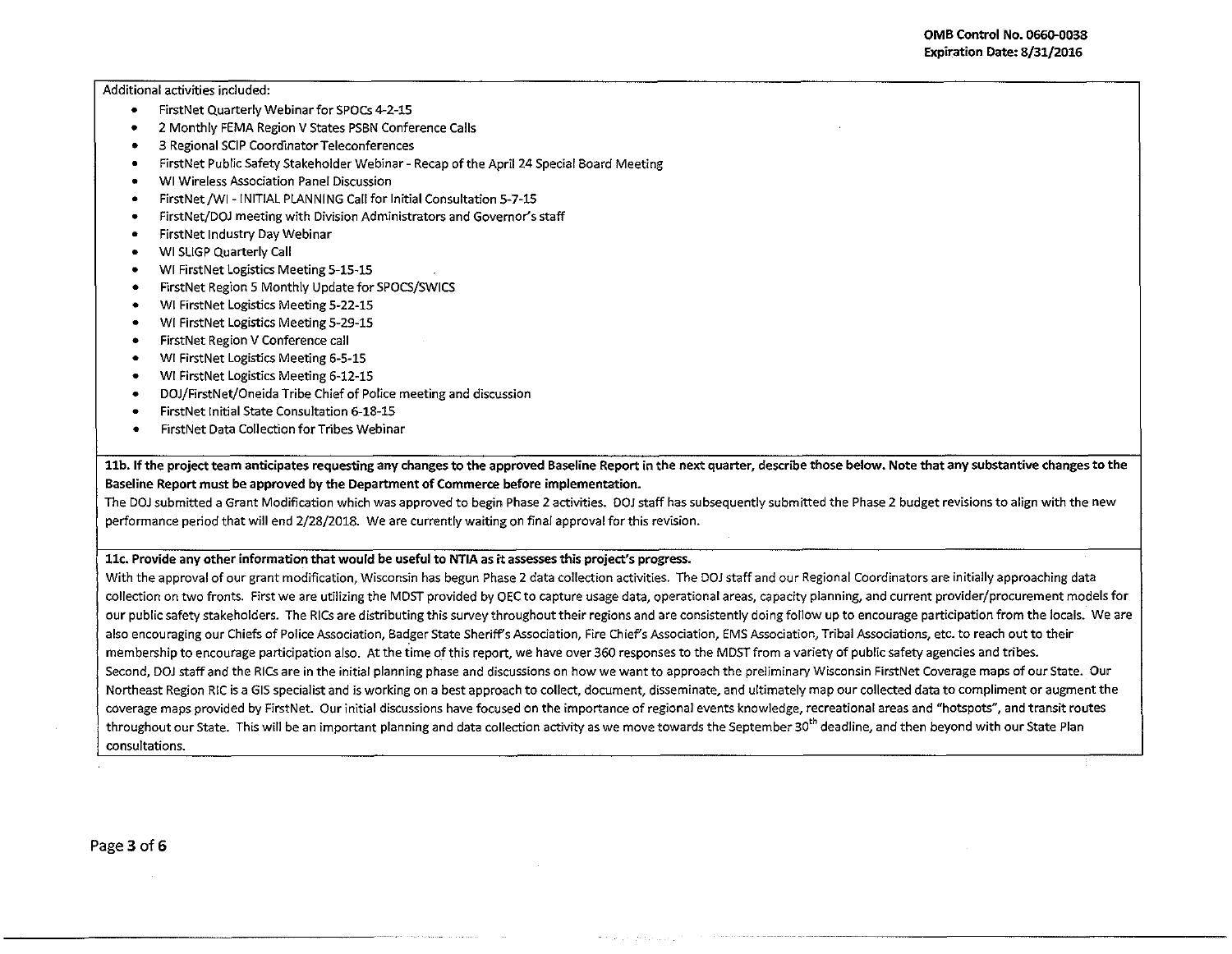lld. Describe any success stories or best practices you have identified. Please be as specific as possible.

Wisconsin's outreach and marketing of the FirstNet project continues. The Regional Coordinators have been very engaged and have encouraged their regional stakeholders to actively participate in any FirstNet outreach events. We are beginning to have more associations, agencies, and public safety disciplines reach out to us to come and speak about FirstNet to their staff and audiences. This is helping us identify interested partners, but will also assist us moving forward in our data collection activities.

Our State Consultation Meeting was a very good event and we consider it a successful day that spawned great questions and discussions, not only to FirstNet, but also to DOJ staff about our current activities and our approach moving forward. It also helped identify key stakeholders with specific skill sets and knowledge in our State to assist our DOJ/RIC team with specific tasks we may have as we progress along the FirstNet timeline. Some of these stakeholders volunteered to be members of the NPSBN Subcommittee and were approved by the IC. They will be great assets in our State for this project.

## 12. Personnel

12a. If the project is not fully staffed, describe how any lack of staffing may impact the project's time line and when the project will be fully staffed.

Wisconsin's SWIC position is currently still vacant. The initial recruitment for the SW!C position did not provide a candidate that accepted the position, therefore, recruitment activities will continue until a qualified candidate is identified.

### 12b. Staffing Table

| Job Title                         | FTE % | Project(s) Assigned                                                                                                                                   | Change |
|-----------------------------------|-------|-------------------------------------------------------------------------------------------------------------------------------------------------------|--------|
| Program and Policy Analyst        | .50   | Provides administrative support relating to grant management, governance meetings,<br>outreach activities, and fulfill program reporting requirements |        |
| Justice Program Supervisor (SWIC) | .50   | Overall program oversight                                                                                                                             | Vacant |
| <b>Grants Specialist 1</b>        | .15   | Provides financial balances, completes Financial Status Report (FSR)                                                                                  |        |
| <b>Grants Specialist 2</b>        | .15   | Completes travel reimbursement and pays general costs                                                                                                 |        |
| <b>Financial Officer</b>          | .05   | Provides financial oversight for the federal award                                                                                                    |        |
| LTE.                              | .25   | Provides program support for day to day work and meetings                                                                                             |        |

Add Row **Remove Row** 

Page 4 of 6

'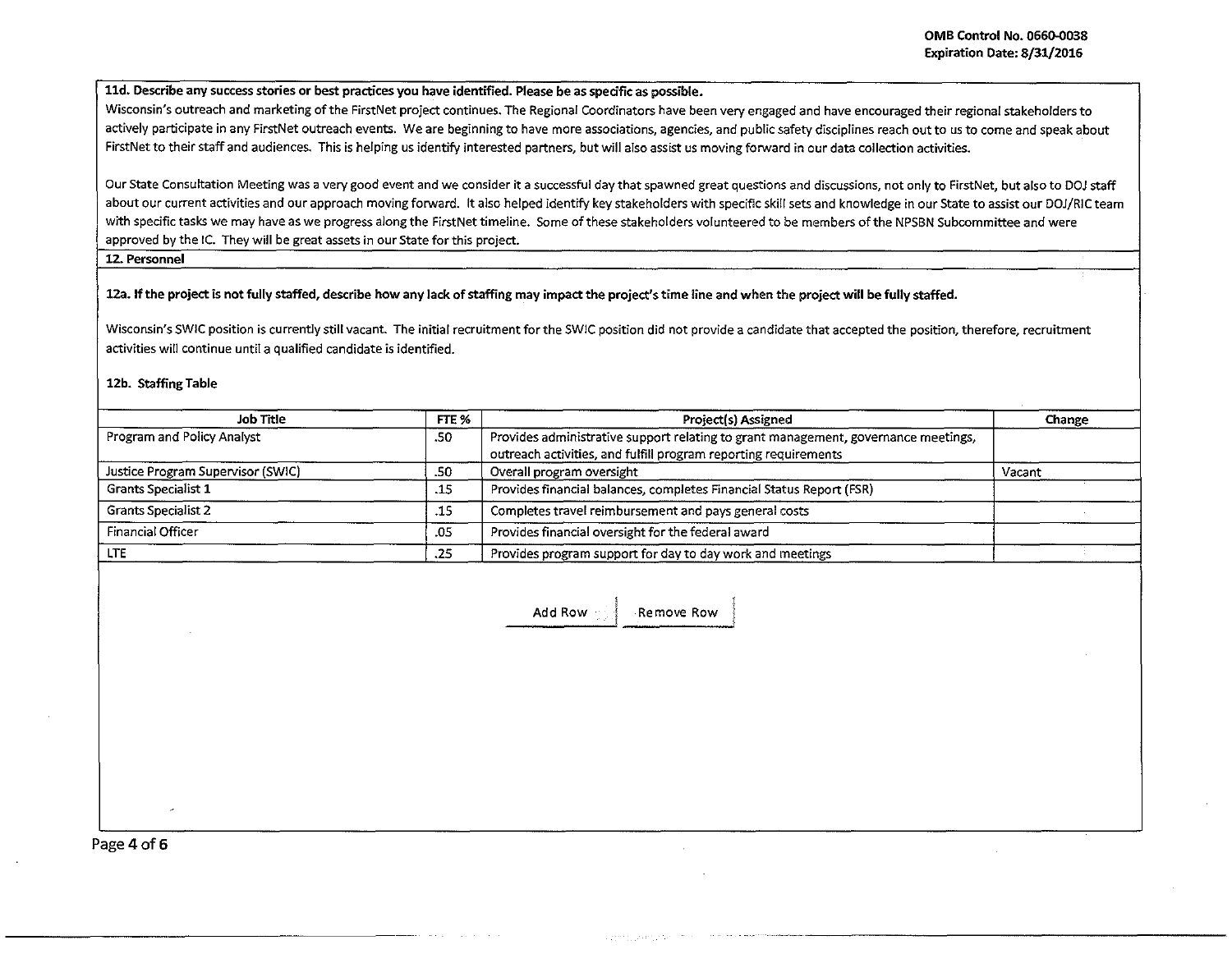## 13. Subcontracts {Vendors and/or Subrecipients)

The State of Wisconsin has 6 sub-grants reflected within the "Other" category in our budget. Our sub~grants are with the following entities: Dane County \$414,584, North Central WI Regional Planning Commission \$86,985, Calumet County \$172,585, Douglas County \$86,985, West Central WI Regional Planning \$86,985, and the City of Milwaukee \$172,585. We have issued an initial purchase order with UW-Extension totaling \$156,984.

# 13a. Subcontracts Table - Include all subcontractors. The totals from this table must equal the "Subcontracts Total" in Question 14f. Name Subcontract Purpose Type (RFP/RFQ Contract Start End Date Total Federal Total Matching Project and %Assigned (Vendor/Subrec.) Issued Executed Date Funds Allocated Funds Allocated (Y/N) (Y/N) UW-Extension Develop training  $\vert$  Vendor  $\vert$  N  $\vert$  Y  $\vert$  3/16/15 TBD  $$286,584$   $$0$   $N/A$ videos and I promotional materials. Unknown at | Facilitator for Public | Unknown at this | N | N | TBD | TBD | \$4,800 | \$0 | N/A this time | Safety Wireless | time Broadband Workgroup (PSWBW) Unknown at Statewide website | Unknown at this N N N N N TBD | \$5000 \$0 SO N/A this time hosting time Six sub-grants Public Safety Wireless Subrecipients N | Y | 9/1/13 | 7/30/16 | \$1,020,709 | \$0 | N/A Broadband Planning Facilitation

Add Row **I** Remove Row

13b. Describe any challenges encountered with vendors and/or subrecipients.

The DOJ staff are discussing how deliverables should be documented and reported for contracts. Discussions have focused around time reporting and best practices to document how we measure deliverable successes as we move forward. We will notify our Program Officer with results of these discussions in this next reporting period.

L\_\_\_ --- -- -- -- -- --- -- -- --- -- ---- ·---

Page 5 of 6